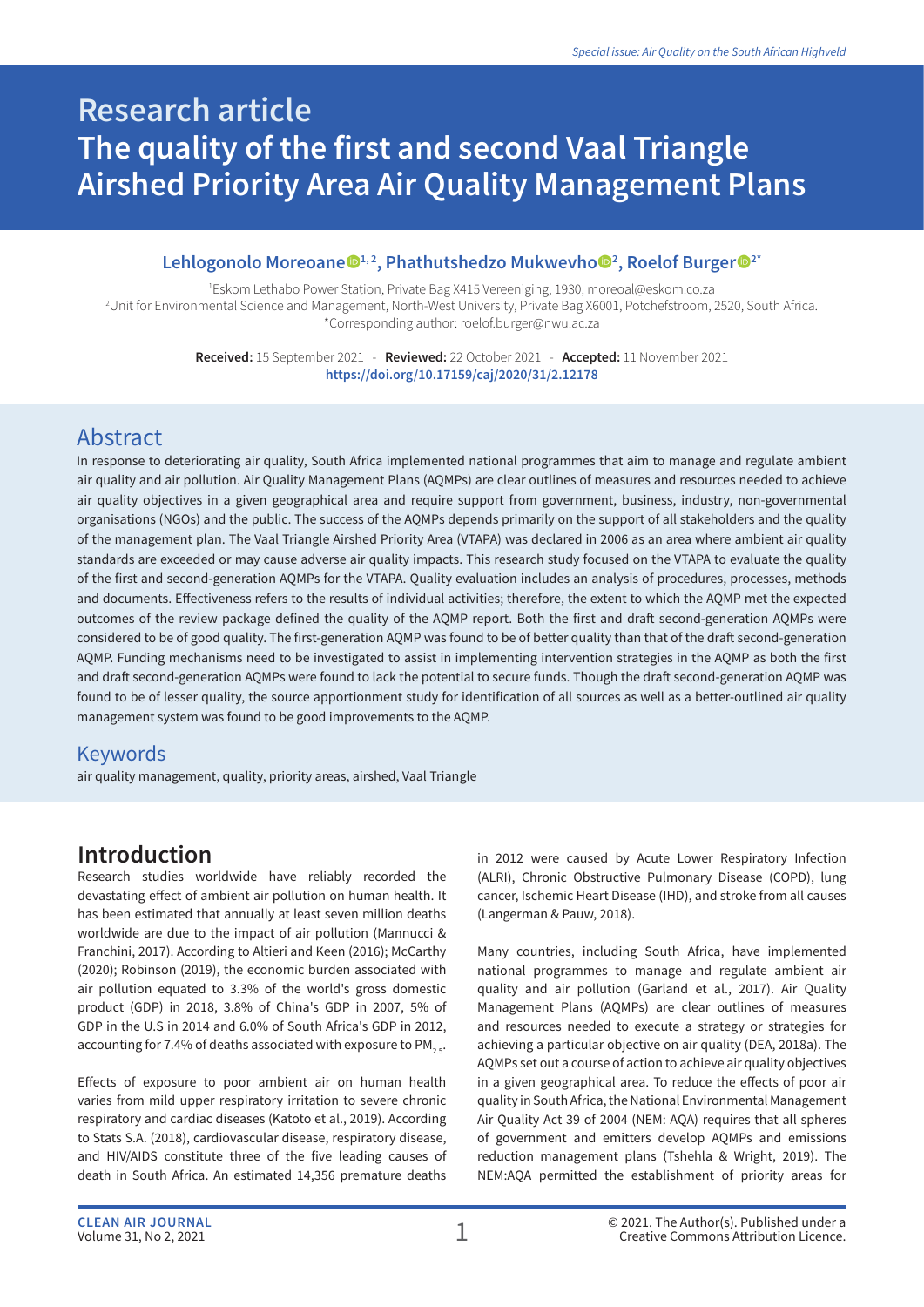interventions in air quality management to ensure compliance with national air quality management standards and to monitor possible adverse impacts on human health (Wright et al., 2011).

Three national priority areas have been declared to date, with Vaal Triangle Airshed declared in 2006, Highveld declared in 2007 and Waterberg-Bojanala in 2015. Efforts have been put in place to enhance and sustain good air quality in those areas (DEA, 2018a). The Vaal Triangle Airshed Priority Area (VTAPA) faces complex and persistent air pollution challenges due to its extensive commercial, agricultural, residential, industrial, and mining activities close to each other (Scorgie et al., 2003). After years of implementation of the VTAPA AQMP since its publication in March 2009, a second-generation AQMP was developed in June 2020 to define the baseline and assess any improvements to air quality since the initial air quality management plan was initiated (DEFF, 2020). The second-generation AQMP aimed to develop new approaches and action plans, focused on a deeper understanding of the relationships between cause and effect to ensure further progress and eventual compliance (DEA, 2018c).

This study is aimed to evaluate the quality of the AQMP for the VTAPA. The evaluation focused on both the first- and secondgeneration draft AQMPs. Evaluation of the quality of the secondgeneration AQMP for the VTAPA will enable the stakeholders of the VTAPA to identify and eliminate any shortcomings of the AQMP should there be any. Lee and Colley (1992) indicate that the success of an Environmental Impact Assessment (EIA) process depends on the quality of environmental statements; therefore, it is fair to assume that the success of any management plans execution depends on the quality of the plan itself. The assessment of the quality of the document used to improve ambient air quality could contribute to the uncovering of the deficiencies not only of the first generation AQMP but also of the second-generation plan (DEA, 2019b). It is only through systematic assessment that we can recognise their particular strengths and weaknesses and determine if their overall output is good enough to provide a framework for ensuring that they meet the desired standard or outcome (Berke & Godschalk, 2009). Efforts to assess their quality are necessary in order to make gradual changes in future versions through the AQMP review process (Hossu et al., 2020).

Sadler (1998) identified four aspects of EIA effectiveness as: 1) The quality of the reports, 2) The effect on decision making, 3) The effectiveness of prediction and management of the impacts, 4) monitoring and post-auditing. Based on Sadler 1996's analysis, it is clear that effectiveness evaluations encompasses more aspects than quality and therefor this study is only limited to quality of AQMP in VTAPA and not effectiveness thereof. The Lee and Colley package has been adopted and adapted to define quality evaluation criteria for the VTAPA AQMP. This criteria was informed by Manual for Air Quality Management Planning (the manual) (DEAT, 2008), secondly, The National Framework for Air Quality Management in South Africa (the framework); and lastly the National Environmental Management: Air Quality Act 39 of 2004 requirements with respect to aspects of an AQMP.



*Figure 1: The VTAPA and ambient monitoring sites*

#### Air quality management

According to Gulia et al. (2015) and Sivertsen and Bartonova (2012), developing countries cannot effectively implement AQMPs due to the lack of stakeholder commitment, weak policies, standards and regulations and the absence of air quality data and emission inventories. Further research into understanding all sources of emissions and the identification of unknowns, including eliminating uncertainties, is needed to address all sources of pollution (Kim & Lee, 2018).

The National Environmental Management: Air Quality Act requires the development of a framework for air quality management by the minister. The National Framework for Air Quality Management was first developed in 2007, with a review done in 2012 and 2017 (DEA, 2018a). The framework's successes include establishing the National Ambient Air Quality Standards (NAAQS), three air quality priority areas, and the South African Air Quality Information System (SAAQIS). Priority area management relies on the collaborative effort from all government spheres, industry, and the broader community, and SAAQIS significantly improves the availability of information to establish AQMPs going forward (Scorgie, 2012).

#### Vaal Triangle Airshed Priority Area

The VTAPA was declared in 2006 and comprised a portion of the City of Johannesburg Municipality, Emfuleni, Midvaal, and Metsimaholo Local Municipalities (Figure 1) (DEA & NWU, 2018; DEA, 2018c; DEAT, 2006). The VTAPA has high emissions from various industrial sources, including a coal-fired power plant, collieries, and quarries. This area is heavily populated with large high-density informal residential settlements, where coal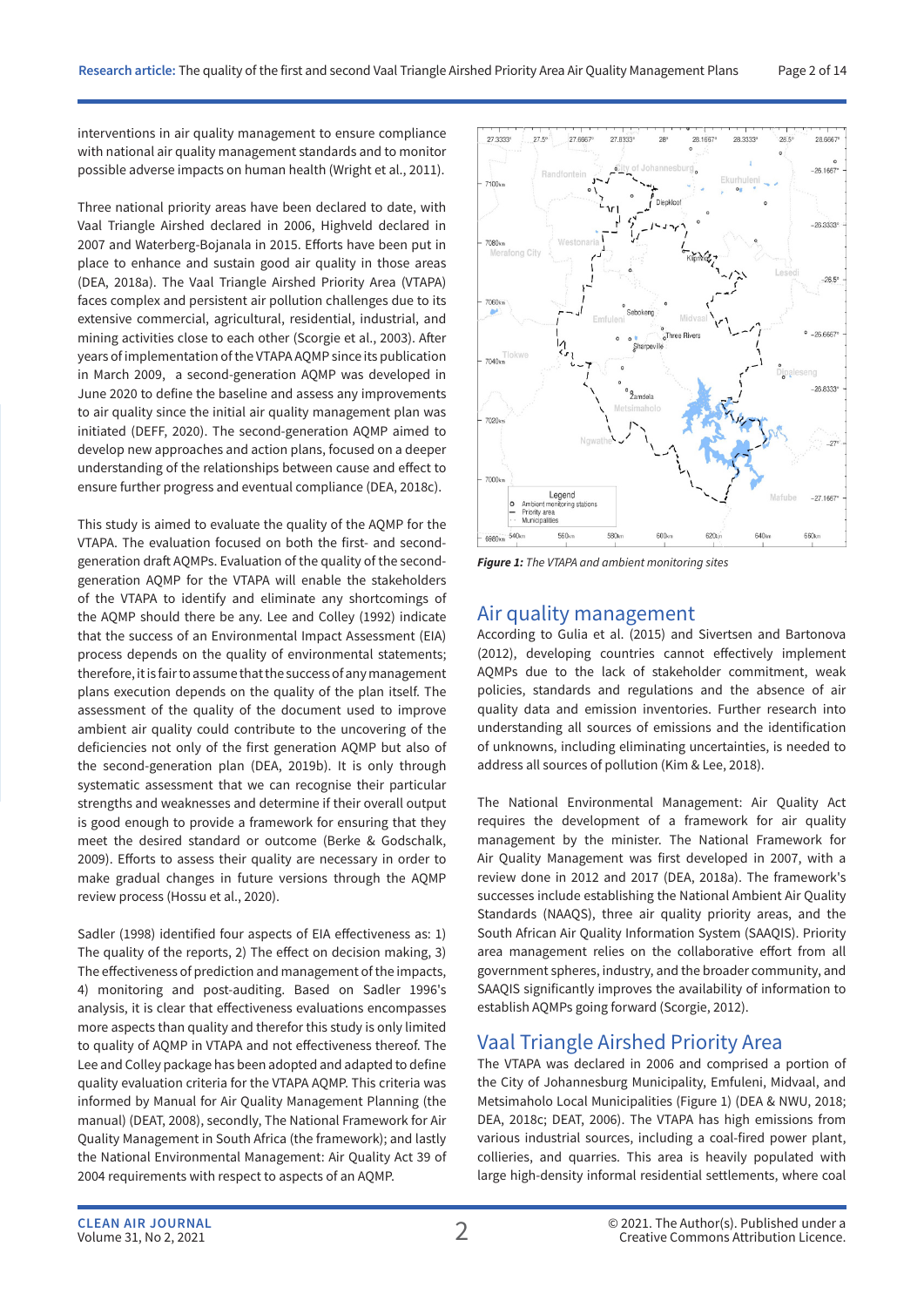and wood-burning are typical and have exceeded the health and NAAQS (Annegarn & Scorgie, 1997; DEA & NWU, 2018; DEAT, 2009; Feig et al., 2014; Lindeque, 2018; Mathee & von Schirnding, 2003; Mundackal et al., 2014).

#### **Ambient air quality trend analysis**

The South African Air Quality Information System (SAAQIS) holds a live database of ambient air quality across the monitoring stations in the country. It is available for all stakeholders to view (DEA, 2018a). Six ambient monitoring stations (Figure 1) have been set up in the Vaal Triangle locations of Diepkloof, Kliprivier, Sebokeng, Sharpeville, Three Rivers and Zamdela (Sasolburg) (DEA, 2018c; Feig et al., 2014).

Figure 2 is a representation of the particulate matter (PM $_{10}$  and PM<sub>2.5</sub>) annual average data from 2007 to 2018 as presented in the "State of Air Report and National Air Quality Indicator" of 2018 (DEA, 2019a). These graphs illustrate the state of compliance of the different areas within the VTAPA with the NAAQS over the past ten (10) years which indicates that almost all are in noncompliance. Fugitive dust, fires, mining, transportation, electricity generation, industrial activities, domestic fuel burning, and traffic are PM sources (Altieri & Keen, 2019; de Lange et al., 2019; Kim et al., 2000). Conclusions made by the State of Air report indicated that PM is the most significant concern due to the numerous pollution sources, even though climatic conditions are an essential factor (DEA, 2019a). Therefore, increased action from national, provincial, and local levels of government would be required to decrease particulate matter concentrations to meet the standards.

It should be noted that a reduction in pollutants cannot solely be a factor of good intervention implementation because, from the air quality perspective, climatic conditions also play a significant role (Lewis et al., 2020). Furthermore, major policy shifts in the energy, mining and transport sectors would be critical to achieving clean air goals, in addition to the continuous and successful implementation of emission reduction strategies (DEA, 2019a).

#### **Methodology**

The Lee and Colley Review Package was adopted and modified in this study to review the quality of the VTAPA AQMP (Lee & Colley, 1992). There has not been a study that evaluates or assesses air quality management plans in South Africa. Research available internationally focuses on the improvement of air quality through different models to compare the ambient air quality before and after management interventions have been put in place (Berhane et al., 2016; Cheng et al., 2019; D'Elia et al., 2009; Ghodousi et al., 2017; Kim & Lee, 2018; Mardones & Cornejo, 2020; Pisoni et al., 2019; Thunis et al., 2017; Wang et al., 2016; Wang & Hao, 2012). This method has been successfully and widely used in the review of the quality of environmental impact assessments and modified for strategic environmental assessment reports, environmental management programmes as well as health impact assessments similar to this study (Anifowose et al., 2016; Bonde & Cherp, 2000; Chang et al., 2013; Cilliers et al., 2015; Fischer, 2010; Fredsgaard et al., 2009; Hallatt et al., 2015; Sandham & Pretorius, 2008; Sandham et al., 2013b; Swanepoel et al., 2019). The LCRP, though seemingly complex, is relatively simple, easy to learn, and easily adaptable with minor changes to suit the application (Lee et al., 1999). The LCRP is robust in that it can be amended to satisfy the legislative requirements of different countries while staying mainly in its original form (Lee & Colley, 1992). In addition, the



**Figure 2:** PM<sub>10</sub> and PM<sub>25</sub> yearly average data from 2007 to 2018 comparing the Vaal Triangle's compliance with the NAAQS (DEA, 2019a)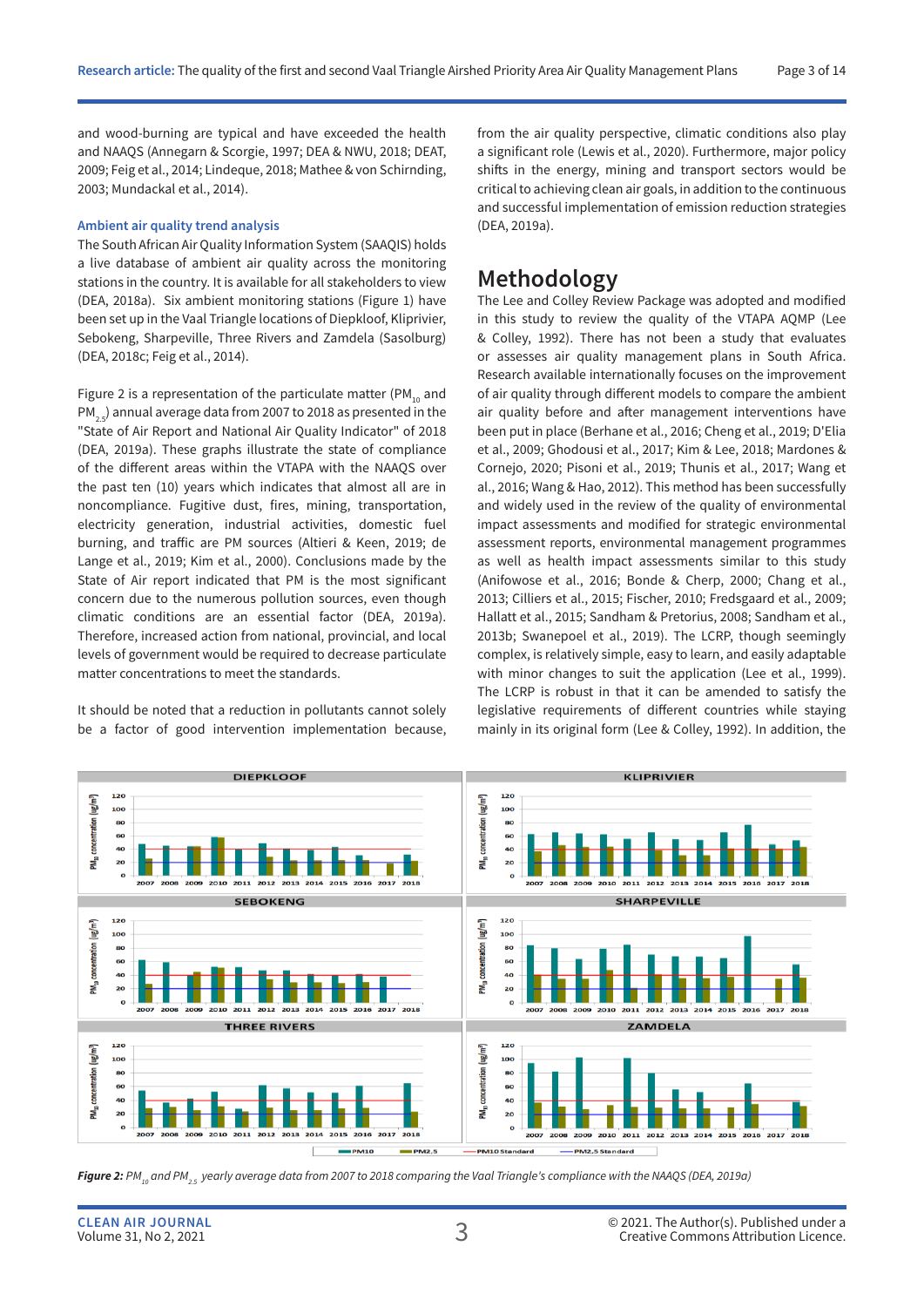LCRP provides the framework and methodology for quality evaluation for any subject. Three documents were used as guidelines in the development of the review package: firstly, the Manual for Air Quality Management Planning (the manual) (DEAT, 2008); secondly, the National Framework for Air Quality Management in South Africa (the framework); and lastly the National Environmental Management: Air Quality Act 39 of 2004.

In this study, a qualitative research method was adopted using a single case study, specifically reviewing the quality of the first-generation and the second-generation draft AQMP for the VTAPA. The VTAPA AQMP was chosen as a case study because among the priority area AQMPs, it was the first AQMP to be developed and the only one with a second-generation plan. Therefore it was essential to assess the quality of the secondgeneration version of the plan since the air quality in the area could not be sufficiently improved since the development of the first generation AQMP (Tshehla & Wright, 2019).

The LCRP has been successfully and widely used in the review of the quality of environmental impact assessments and has also been widely or adapted or modified for strategic environmental assessment reports, environmental management programmes as well as health impact assessments (Anifowose et al., 2016; Bonde & Cherp, 2000; Chang et al., 2013; Cilliers et al., 2015; Fischer, 2010; Fredsgaard et al., 2009; Hallatt et al., 2015; Sandham & Pretorius, 2008; Sandham et al., 2013b; Swanepoel et al., 2019).

The LCRP requires at least two reviewers to independently do the assessment (Lee et al., 1999). The reviewers later discuss or compare the differences of the assessment outcomes and re-evaluate to resolve the differences in those assessments to decide the terms of the scoring (Põder & Lukki, 2011). However, similar to used only one reviewer due to similarities in the reviews and very little variance in the two reviewers' assessments, a single reviewer was used for this research.

The methodological principles of the LCRP, as the hierarchical approach and the use of letters for rating, were used in the design of the AQMP review package (Cilliers, 2016; Põder & Lukki, 2011; Retief, 2007).



*Figure 4: Pyramid structure of Lee and Colley review method (Sandham & Pretorius, 2008)*

A review starts at the base of the pyramid with subcategories which are given a score of A-F based on the success of a task, and then the score is combined to provide an overall rating for each category as shown in figure 3 (Sandham et al., 2013a). Subcategories refer to actions/activities that must be done to ensure that the activities listed in the category are performed well (Lee et al., 1999).

Review categories are the activities that need to be undertaken within review areas. Review areas are the main activities of the AQMP (i.e. baseline air quality assessment) (Lee et al., 1999). The A-F sliding score indicates the level of quality, with scores of A-C reflecting the good quality and rating of D-F relatively poor quality (Bonde & Cherp, 2000). As part of the modification LCRP in this study, the categories and subcategories of the review package were developed using the three documents, i.e. the manual, the National Framework, and the Air Quality Act. This study has developed nine (9) review areas for the AQMP review package.

| <b>Table 1:</b> A-F assessment score table with explanations (Lee & Colley, |  |
|-----------------------------------------------------------------------------|--|
| 1992)                                                                       |  |

| Symbol | Explanation                                                                                                                  |
|--------|------------------------------------------------------------------------------------------------------------------------------|
|        |                                                                                                                              |
| A      | Relevant tasks well performed; no important tasks left<br>incomplete.                                                        |
| B      | Generally satisfactory and complete; only minor omis-<br>sions and inadequacies.                                             |
| C      | It can be considered just satisfactory despite omissions<br>and/or inadequacies.                                             |
| D      | Parts are well attempted but must, as a whole, be<br>considered just unsatisfactory because of omissions or<br>inadequacies. |
| F      | Not satisfactory, significant omissions or inadequacies.                                                                     |
| F      | Very unsatisfactory, important tasks(s) poorly done or<br>not attempted.                                                     |
| N/A    | Not applicable. The Review topic is not relevant, or it is<br>irrelevant in the context of this statement.                   |

#### Methodological limitations

The second-generation AQMP for the VTAPA was assessed in its draft format as the plan's development was ongoing at the time of this study. Although there is an inherent risk in analysing a document out for public review, the quality checks done by the Project Steering Committee and the expert panel includes members of academia, regulators, industry experts and NGO's, as well as the National air quality officer, means that the draft document is essentially scientifically correct and has gone through a vigorous vetting process (DEFF, 2020).

## **Data analysis, results and discussion**

Review packages and checklists for quality assessment in environmental impact reports have been the main tools used internationally and locally and consist of set criteria of rating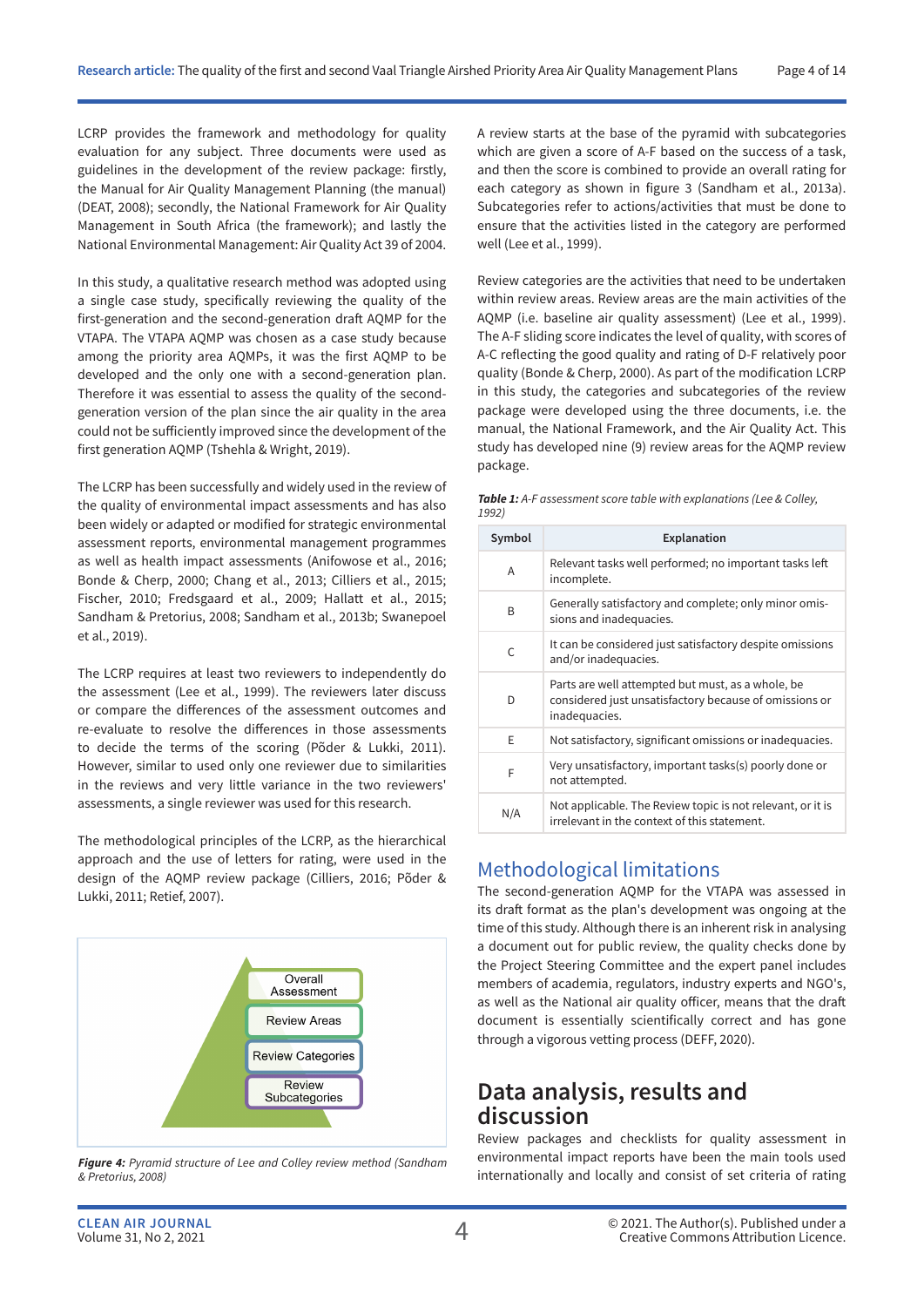evaluation tasks against the Environmental Impact Report (Lee et al., 1999; Sandham et al., 2013a). Quality reviews are undertaken to systematically evaluate the strength and weaknesses of plans to judge the overall quality and that they are of a good standard (Berke & Godschalk, 2009). Refer to appendix A for a comprehensive comparison of the review scores per review area. The second-generation draft AQMP was not analysed in Review Areas 8 and 9, these were not analysed because, at the time of the analysis, the second-generation AQMP was still in its draft format and was undergoing its public comment phase of the AQMP development.

#### Overview of the AQMP – Review Area 1

This study shows that AQMPs for both the first and second generation did well to identify overall and specific goals in line with air quality problem areas of the region. Section 1.4 of the National Framework requires that goals and objectives be "SMART" (specific, measurable, achievable, realistic, and timeous) and informed by section 2 principles of the NEMA. However, the overall goals set out in Section 5.3 of the firstgeneration AQMP do not have timeframes, thereby not fulfilling the SMART principle. Compliance with the minimum emissions standards and fugitive dust, veld fires, and awareness in the second-generation AQMP were also not SMART because these goals did not outline the timeframe with which the goal would be met although the different objectives may have included timeframes.

Both AQMPs fail to adequately describe the different land uses, topography, landscape, and natural resources, including the socio-economic status of the region. Section 2 of the manual requires that the socio-economic impacts be addressed in all interventions. Therefore, it was pertinent that the socioeconomic status should be known. According to the summary of the health study provided for in the second-generation draft AQMP, the socio-economic status of an area and its fuel use make people vulnerable to air pollution (DEFF, 2020). This category scored a C for both AQMPs, indicating that it can be considered satisfactory despite omissions and/or inadequacies.

#### Implementation of Chapter 3 NEM: AQA – Review Area 2

Despite a health study being conducted, people living in areas where fossil fuels are used for household purposes remains unknown in the VTAPA. A health impact study in the study area determined poor health related to energy use in the household coupled with poor hygiene practices, overcrowding, and lifestyle choices (DEFF, 2020).

Industrial air pollution sources were only identified in the hotspot area in the first-generation AQMP. Dust-generating sources identified in the VTAPA include mining operations, Eskom's ash dump, the petrochemical sector, and iron and steel sectors, which were identified in Section 2.4.2. Section 2.4.2.1 of the first generation AQMP provides no distinction between Section 21 (listed air quality activities) and Section 23 (Controlled Emitters) industries as per Section 16 of the NEM: AQA, which requires a

quantification of Section 21 and Section 23 facilities however it is to be noted that Section 21 and 23 requirements were not published at the time of publication of the first generation AQMP. No obligations with respect to international agreements were referenced. However, best practice guidelines and strategies for local and international examples were used, including the progress and shortfalls of best practices. Furthermore, the roles and responsibilities for all the spheres of government were well laid out.

Section 3.3 of the second-generation draft AQMP report mentions the total number of point sources within the region including the number of Section 21 (listed air quality activities) and Section 23 (controlled emitters). Other pollution sources are well-represented in terms of source profiling. International agreements, best practice principles and plans for improved air quality as required by the Act have not been identified. Although the second-generation draft AQMP mentions that best practice guidelines will be used throughout the document, it does not stipulate which and where this learning is coming. In some instances, further study is needed in terms of best practices. Such an omission does not inspire confidence that adequate research was done on the best practice of air quality. The use of best practice guidelines assists in using methods, techniques, and technologies that are already tried and tested and have proven success or failure (DEAT, 2009).

The lack of capacity within the government may have led to the poor implementation of the identified interventions (DEFF, 2020). This led to the conclusion that the local government option, as a lead for implementation, is inadequate to effectively tackle and comply with air pollution challenges (Gollata & Newig, 2017).

Therefore, both the first and second-generation draft AQMPs were given a score of C.

#### Air quality goal setting – Review Area 3

Overall, the primary pollutant impacting health identified in the plans is  $PM_{10}$ , as outlined in Section 5.2.1 in the first generation and Section 2.2 in the second-generation draft AQMP.

The first-generation AQMP has assessed the regional impacts and greenhouse gases were considered in Section 2.3, 3.1.1, and 4.9 of the report. No evidence could be found that the secondgeneration draft AQMP had documented environmental and climate change-related impacts as required by subcategories 3.1.2 and 3.1.3 of the review package. Furthermore, regional and transboundary issues are also poorly expressed. Similarly, greenhouse gases and indoor exposure risks are also poorly represented in the second-generation draft AQMP.

The provision of training, institutional building, and information management has been well laid out and maintained from the first-generation to the draft second-generation of the AQMPs. The referencing of legislation throughout both texts is excellent, with obligations to create specific laws achieved.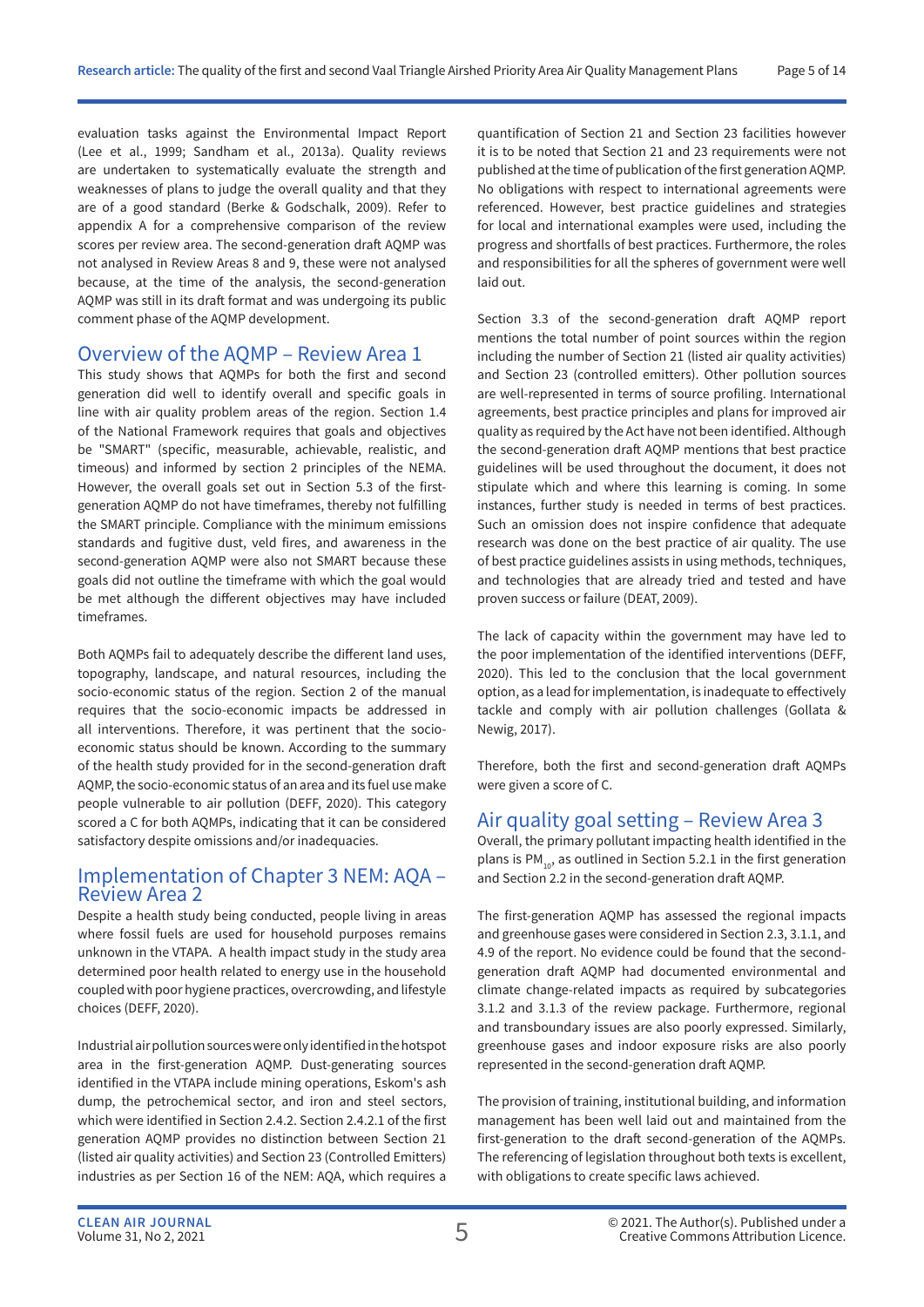The first-generation AQMP fared better than the secondgeneration draft AQMP. The first generation scored overall a B which is satisfactory and complete with only minor omissions and inadequacies. On the other hand, the second-generation draft AQMP was considered just satisfactory, despite omissions and/or inadequacies, scoring a C.

#### Baseline air quality assessment – Review Area 4

Both AQMPs described the boundaries of the AQMPs well. They included the regions that fall within the VTAPA as well as the affected municipalities. However, the AQMPs did not provide information on the urban populated extensions and the boundaries of the most populated areas.

The climate and climatic conditions such as wind, temperature and precipitation data are well-presented in both AQMPs. The climate and meteorology data are crucial as it indicates the dispersion conditions within the area. The dispersion potential is attributed mainly to climatic conditions, particularly the wind field (DEA, 2018c). Thus, having this information for the baseline assists greatly in modelling the pollution potential of emissions within the area and predicting their movements when analysing wind data. An explanation of the air stability and temperature inversions and impacts thereof were well explained within the first-generation AQMP in Section 4.1 of the baseline report.

Nevertheless, this was not investigated thoroughly in the second-generation draft AQMP. An inversion layer in the atmosphere traps pollutants within that layer. This results in the pollutants being easily transported by the wind. There is a high dispersion potential in the case of strong winds, and the inverse is true for slight breezes (Thomas, 2008). Therefore, this is an essential omission that the second-generation draft AQMP suffers as it describes the behaviour of the pollutants as a direct result of the climatic conditions. Both AQMPs score a B in this review area.

#### Air quality management system – Review Area 5

A well-placed monitoring network, working optimally under the recommended standards and guidelines, is critical to monitor the pollution trends of the area (DEAT, 2009; DEFF, DEFF Department of Environment Forestry and Fisheries, 2020). Modelling plays a part both in the planning stage of initiatives and in providing insight into the efficacy of intervention after it has been implemented (Lewis et al., 2020). Having confidence in the air quality management systems gives assurance in any analysis done in line with the data provided (DEAT, 2008). A large data set improves the statistical power of research, particularly over a more extended period, accounting for meteorological factors (Lewis et al., 2020).

The air quality monitoring systems reflected for the secondgeneration draft AQMP report had more than enough information available to ensure that the monitoring network was well-established and covered the entire study area. Going forward, additional monitoring points have also been identified for the VTAPA to expand the monitoring network (DEFF, 2020).

Regarding the ambient monitoring network for the firstgeneration AQMP, there were no set standards to measure against as the National Ambient Air Quality Standards had not yet been promulgated when the plan was published. The DEA monitoring stations were only operational for a short time before the development of the AQMP and did not fulfil the three years required for data availability (DEAT, 2009).

The identification of sources was grouped in sectors (industry, commercial, mines and ash dumps, vehicles and domestic fuel burning) and not in terms of point, line and area as required by the manual. The first-generation AQMP scored a B in this review area, while the second-generation AQMP scored an A overall.

#### Gap analysis and challenges – Review Area 6

Section 3.6 of the manual requires that a gap analysis is conducted. In the first-generation AQMP, the gap analysis was carried out in a problem analysis and objectives setting, whereby a fault tree analysis was conducted in Section 4 of the AQMP for each of the problem complexes identified. In this study, eleven (11) problem complexes were identified and were further divided into emission and non-emission problem complexes. The manual requires that gaps be identified in many ways, including, but not limited to, the inadequacies of monitoring data, emissions inventory, stakeholder consultation, complaints, capacity, and funding constraints, to name a few (DEAT, 2008). Complaints data (complaints lodged) was overlooked entirely in terms of adequately trending the complaints received in the VTAPA, and these could have provided invaluable information for problem areas (DEAT, 2008).

The draft second-generation AQMP complaints data was not considered when evaluating weaknesses and challenges for the plans. However, stakeholder participation was evident in the second-generation draft AQMP, where the voice or opinions of stakeholders were noted as concerns in the implementation of the AQMP for the VTAPA. The first- and second-generation AQMPs score a C and B, respectively, indicating good performance.

### Intervention strategies – Review Area 7

The implementation of intervention strategies is proposed to be directly linked to improved ambient air quality (DEAT, 2009). Improved ambient air quality was used as a marker for effective intervention implementation; Section 5 of the secondgeneration draft AQMP models the emissions performance after successfully implementing all intervention strategies (DEFF, 2020).

Section 5 of the first-generation AQMP highlighted all the intervention strategies implemented in terms of policy and legislative changes, as required by Section 3.9 of the manual.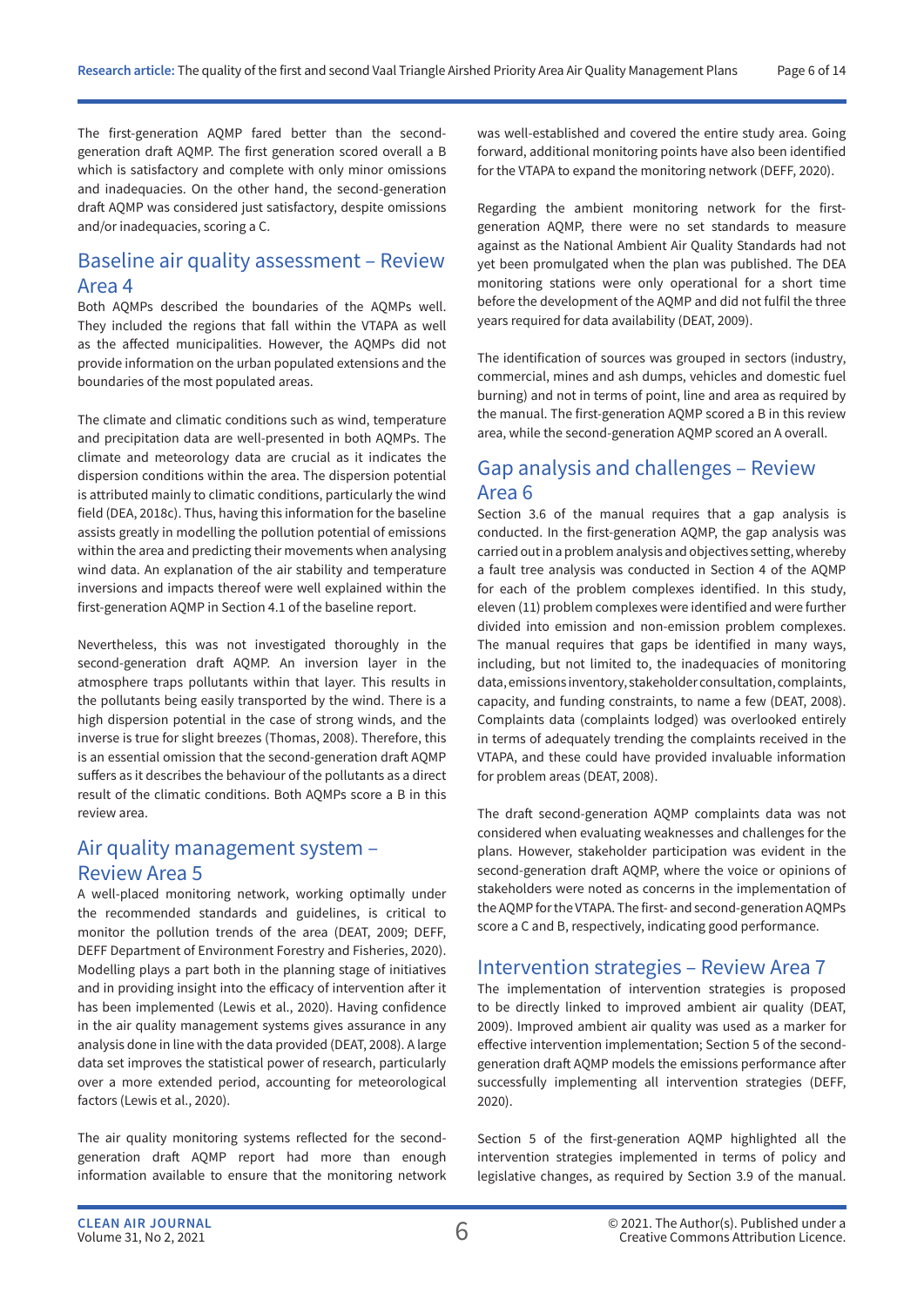Several standards, manuals, and publications were planned for in the first generation AQMP as intervention strategies relating to governance. These standards, manuals and publications included the National Ambient Air Quality Standards, National Framework for air quality management, Listed Activities and National Emission Standards, and declaration of small industries as controlled emitters, to name a few significant governance interventions that have since been established.

The first-generation AQMP identified interventions for each air pollution source and specific facilities, including Sasol, Eskom, and Samancor. Furthermore, all the intervention strategies identified indicated the time frames (short-, medium- and long-term) for implementation. Yet, they did not tackle the technical or socio-economic impacts of the intervention as required by the manual in Section 3.8.2.1. Dispersion modelling for potential reduction in pollution after implementing the reduction strategy was not included as required by the manual in Section 3.28.2. The estimated cost for the projects proposed was included for each of the strategies in most cases. However, the benefits associated therewith were not included as required by Section 3.8.2.1 of the manual. Measures to reduce emissions from different sources were well-documented, along with responsibilities to implement the reduction strategies for each problem complex.

The second-generation draft AQMP does not supply the intervention strategies that each facility would implement for emissions reduction however the requirement to comply with the MES provides guidance in terms of the expectation from government in terms of compliance. Each emission source needs to provide information on existing emission reduction strategies (DEAT, 2008). General strategies have been identified, and time frames for execution have been specified from short to long-term. The budget implication for each strategy was also included as required in Section 3.8.2.1 of the manual. The dispersion model predictions showed an observed reduction in emissions (PM<sub>10</sub>, PM<sub>2.5</sub>, NO<sub>2</sub>, O<sub>3</sub> and SO<sub>2</sub>) if all intervention strategies were implemented within the committed timeframes (DEFF, 2020). Measures to reduce emissions from point, line and area sources were well documented, along with responsibilities to implement the reduction strategies. However, in some cases, the responsibility might need to be clarified when the roles are split with different entities (government, NGOs, CBOs) as indicated in the Implementation plans for domestic waste burning and biomass emissions.

The collaboration of Non-Governmental Organisations (NGOs) and/or Community-Based Organisations (CBO) in assisting the municipalities with conducting awareness and educational campaigns are prevalent in both AQMPs. Despite this, it is unclear if there were Public-Private Partnerships (PPPs) to facilitate these agreements. Section 5.9.2.3 of the framework identifies PPPs as one of the strategies that can be used to improve capacity through awareness. The first-generation AQMP indicated collaboration between Eskom, Sasol and the government in implementing the Basa Njengo Magogo topdown fire making method. However, the second-generation draft AQMP does not have such promises or commitments.

Where the interventions are to be conducted by government organisations, the municipal fund has been identified in the first-generation AQMP. In the second-generation AQMP, there has been no mention of where the funds will be coming from. Section 4.2.5 of the national framework identifies the national and provincial governments as the principal responsibility for these funds. For some projects, it has been recognised as an enabling factor for intervention funds raised from offset projects and social responsibility initiatives projects. These statements do not assure that funds are available, and there is no legal requirement that forces industries to provide funding for projects identified by the department. Industries had already identified viable projects that they will implement as part of the postponement applications when Atmospheric Emissions Licenses (AEL) were issued (SRK consulting, 2019). This concern over the lack of adequate budgetary allocations is identified as a risk that would result in an inability to achieve the goals in the second-generation draft AQMP.

The overall goals, targets and objectives for the VTAPA have been well-summarised for each of the problem complexes in the first- and second-generation draft AQMPs. In terms of goal one (1), specifically of the second-generation draft AQMP, it stipulates that industries need to comply with the Minimum Emissions Standards (MES) by 2025 as an objective. Some industries, however, have received postponements on their MES limits, allowing for postponements of the 2020 MES limits. (DEA, 2018c). Therefore, the industry's expectation will comply with MES by 2025 does not conform to the current situation. Perhaps the timeframe for compliance with this requirement should have been extended up to 2030. Overall, for this Review Area, the first-generation AQMP scored a B, which is generally satisfactory, and the second-generation draft AQMP scored a C which is just satisfactory.

### Communication and stakeholder participation – Review Area 8

According to the framework, successful development and implementation of the AQMP relies on the participation of multiple stakeholders (DEA, 2018a). According to the manual, stakeholder participation should take place early at goal setting phase through consultation. It was clear that stakeholder participation has taken place as per the requirements of the manual. This is further supported by the provision of concerns highlighted by stakeholders within the AQMP, which resulted from various stakeholder interventions allowing them to voice their concerns (DEAT, 2009). The AQMP has indicated awareness campaigns and communication channels that ought to be used for communication and stakeholder participation. The MSRG and workshops were the platforms used for the AQMP development (DEAT, 2009). The first-generation AQMP scored a B overall in this review area, which is generally satisfactory and complete.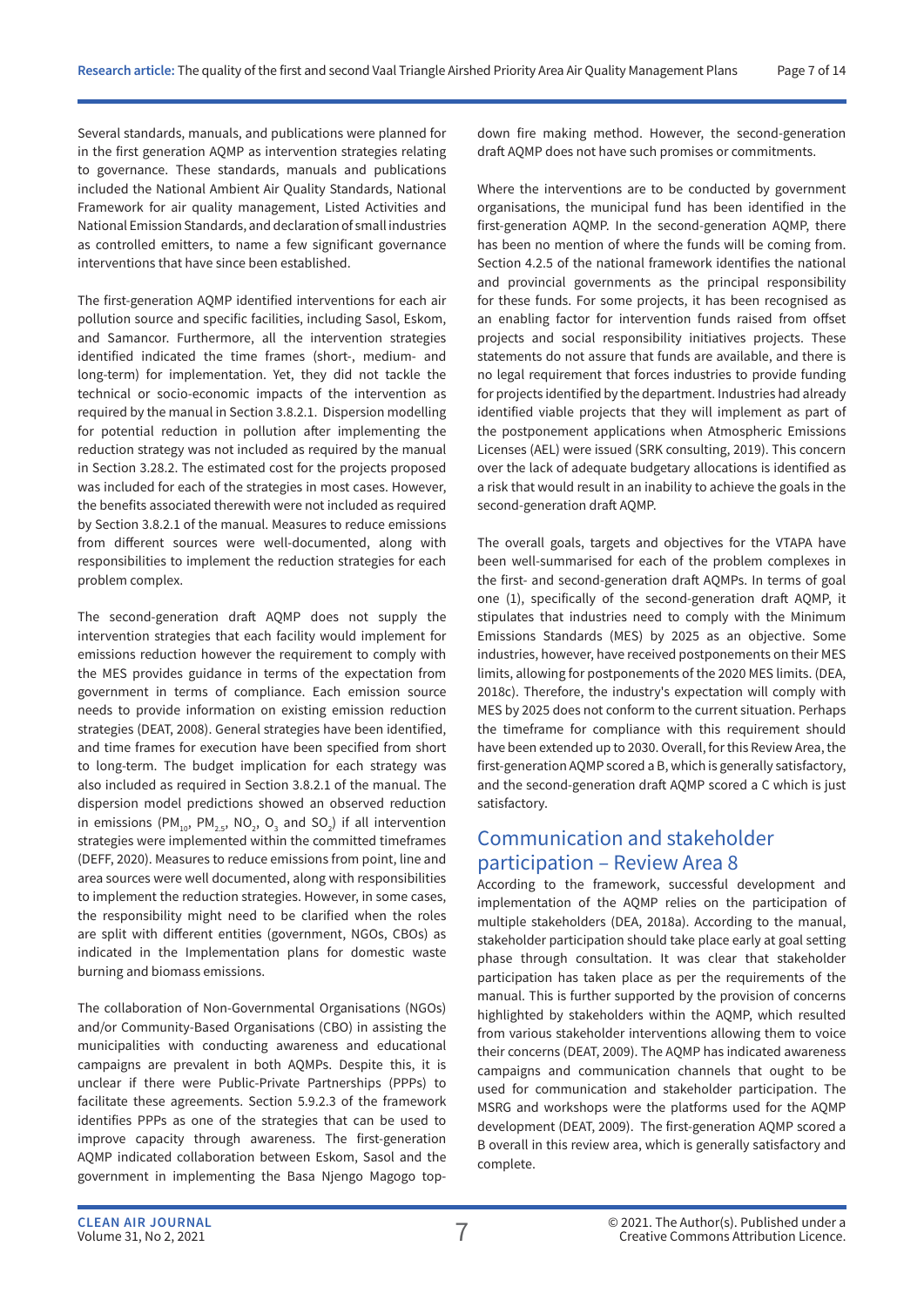## Reporting, monitoring and review – Review Area 9

According to Section 3.11.2 of the manual, the annual performance of the AQMP should be provided. The content should include: firstly, the extent to which the AQMP was implemented; secondly, air quality management initiatives; thirdly, compliance of the AQMP to the applicable standards; fourthly, how the priority area performed in achieving the targets; and lastly, any amendments to the plan (DEAT, 2008). The AQMP at the time stipulated that this function was a multistakeholder function and, therefore, the MSRG would be the platform through which this annual performance would be undertaken. A framework was to be developed as part of the AQMP process.

The provision of funding has been identified as a requirement in Section 3.1.2 of the manual, including explaining any budget constraints in Section 3.6. The second-generation draft AQMP refers to various potential funding mechanisms, although it is unclear whether these mechanisms have been finalised. For both plans, there is a barrier to implementing the AQMP because, without funds, most of the mechanisms identified, especially from the regulator's point of view, cannot be implemented.

According to the planning arrangements in the first-generation AQMP, the plan was to be revised after five (5) years unless stipulated otherwise. Eleven years after it was published, a second-generation draft report was published. Among other things, it was delayed by the need to adequately identify the sources of pollution in the area to create interventions that cater to the primary pollution sources (DEFF, 2020). Therefore, the review process of the AQMP failed to meet its commitment of a 5-yearly review. A score of B was determined for the firstgeneration AQMP.

## **Conclusion**

The main aim of this study was to determine the quality of the VTAPA AQMPs. The quality of the AQMP was determined using the requirements as stated in the manual, the framework and the NEM: AQA, effectiveness evaluation was not undertaken as a part of this paper. Evaluating the quality of the first-generation AQMP could assist in unearthing shortcomings of the firstgeneration AQMP and those of the second-generation draft AQMP and indicating why the initial plans were not effective.

In general, the first-generation AQMP was of better quality than that of the second-generation draft AQMP. The first-generation AQMP scored a B overall for its quality assessment which is generally satisfactory and complete with only minor omissions and inadequacies. In contrast, the second-generation draft AQMP scored a C, which is just satisfactory despite minor omissions. These documents included goals, fact bases, policies, public participation, and plan provisions for implementation and monitoring as required for plans to be considered of good quality (Lyles & Stevens, 2014).

Several shortfalls were identified which affected both plans, these shortfalls were identified in the following areas: (1) the description of the socio-economic status; (2) the identification of international agreements; (3) the assessment of regional and greenhouse impacts; (4) description of urban population extension and urban agglomeration boundary; (5) complaints data; (6) and lastly, funding. The failure of planners to predict demographic and economic change inevitably restricted the reach of planning at the outset (Talen, 1997). Funding for intervention plans as a primary driver for development was a shortfall identified in this review for both AQMPs. According to (Talen, 1997) (1) political complexity and lack of consensus in society, (2) vagueness and lack of data, and (3) the lack of funding and level of community support are some of the factors that may lead to poor implementation of plans.

Implementing task teams and further awareness and training in different platforms have also been well-outlined. Some intervention strategies were implemented by government departments, which do not form part of the VTAPA Multi Stakeholder Reference Group (MSRG). To curb waste and tyre burning, the public needs to be made aware of its impacts. Therefore, awareness campaigns need to have a far wider reach than what is allotted in the draft plan.

The intervention strategies identified for the second-generation draft AQMP are more projects-orientated instead of investigation, research and policy-driven, as with the first-generation AQMP. Lewis et al. (2020) note that a reduction in pollutants cannot solely be a factor of good intervention implementation because the atmospheric conditions such as temperature, wind and precipitation also play a significant role from an air quality perspective in terms of pollution dispersion potential.

The lack of capacity within the government may have led to the poor implementation of the identified interventions (DEFF, 2020). This led to the conclusion that the local government option for implementation may be inadequate in effectively tackling and complying with air pollution challenges at a regional scale (Gollata & Newig, 2017). Local authorities have stronger administrative powers; however, they lack sufficient compliance capabilities such as legal and financial backing and are reluctant to enact higher levels of regulation (Gollata & Newig, 2017).

The first-generation AQMP quality assessment reveals that it is of good quality because it met the review package's requirements better than the second-generation draft AQMP. However, the first-generation AQMP still failed to meet the overall objectives set, which includes improving the ambient air quality of the region.

Consequently, the conclusion is that the second-generation draft AQMP requires more input to perform better since it has performed poorly compared to the first-generation AQMP in general. Some of the information that may improve the AQMP quality other than funding includes, but are not limited to: (1)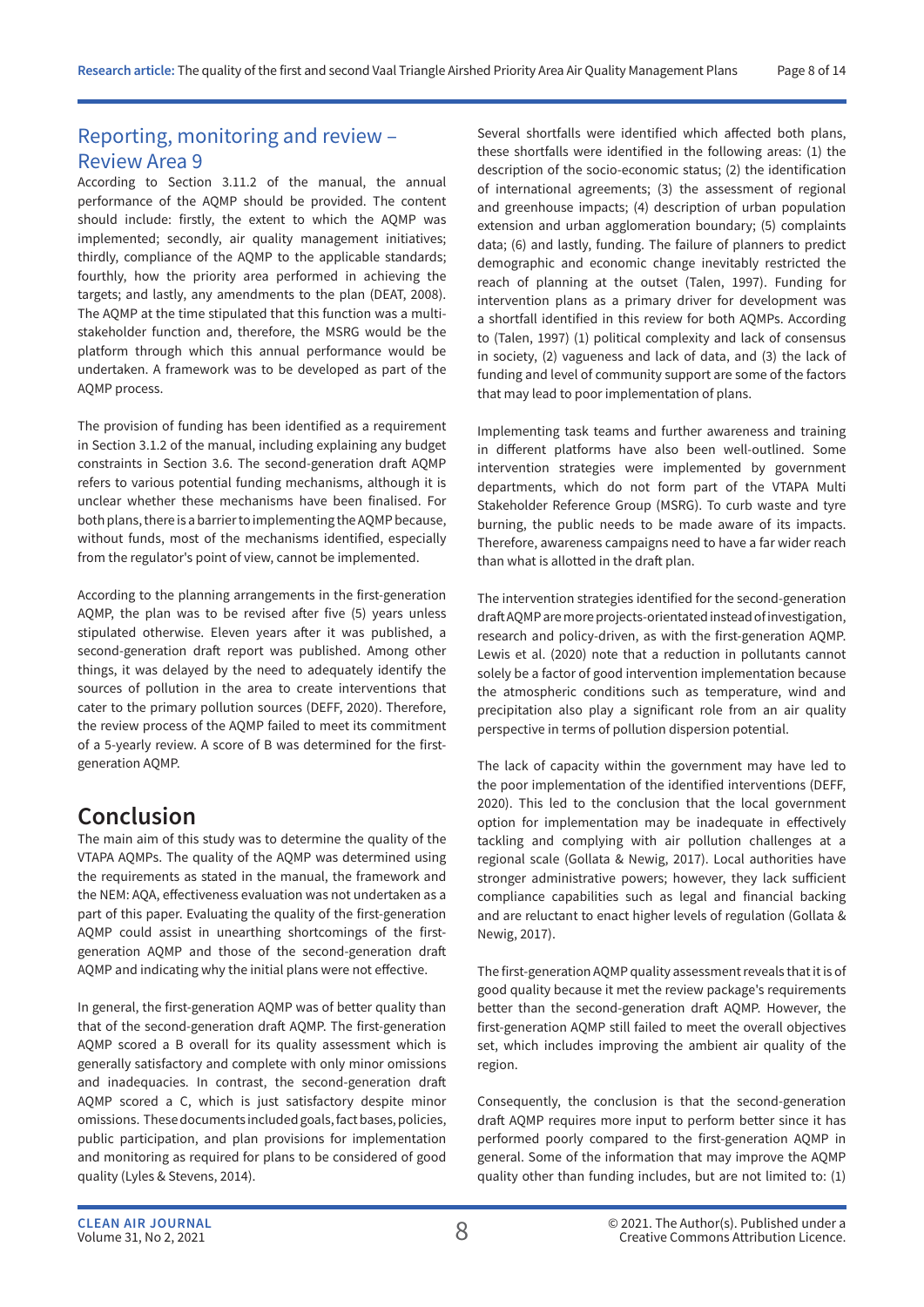the description of socio-economic impacts; (2) the identification of areas that use fossil fuels; (3) a reference to international agreements; (4) best practice examples both nationally and internationally; and (5) lastly, using complaints data to outline emission excursion trends. However, there were many improvements that the second-generation draft AQMP provided: the health and the source apportionment studies as well as a better-outlined air quality management system.

Despite being of good quality, the first-generation's implementation did not result in the desired outcomes due to external factors beyond the plan. Therefore, the quality of a plan does not necessarily mean it will be implemented well so long as the external factors impacting upon the plan are not addressed, and therefore high implement ability does not translate to a good plan (Talen, 1997; Tian & Shen, 2011). As discussed by (Talen, 1997), these include but are not limited to political complexities, lack of information, lack of funding and an inability to link cause and effect. The energy, mining and transportation sectors need major policy shifts if the country is to successfully move towards a path of pollution reduction (DEA, 2019a). Interventions created for any management plan need to be effective and yield sustainability in their implementation (Wright & Oosthuizen, 2009).

#### Recommendations and areas of future research

To improve the quality of the AQMP, funding mechanisms need to be investigated to assist in implementing intervention strategies. The industries that cause any air pollution could be used to generate revenue in the form of environmental pollution taxes/levies for the implementation of AQMP intervention strategies, this can be achieved by having regulations in line with the NEMA polluter-pays principle. This can be achieved by having a regulation in line with the NEMA polluter-pays principle like the implementation of the Carbon Tax Act.

Future research in this field should include evaluating and comparing the quality and effectiveness of AQMPs in the different air quality Priority Areas; the AQMP review package can be used in further studies evaluating the quality of other AQMPs, and a should be developed to assess effectiveness.

### **References**

Altieri, K. & Keen, S. 2016 The cost of air pollution in South Africa. https://www.theigc.org/blog/the-cost-of-air-pollutionin-south-africa/ Date of access: 01 December 2020 2020.

Altieri, K.E. & Keen, S.L. 2019. Public health benefits of reducing exposure to ambient fine particulate matter in South Africa. *Science of the Total Environment*, 684:610-620. https://doi. org/10.1016/j.scitotenv.2019.05.355

Anifowose, B., Lawler, D.M., van der Horst, D. & Chapman, L. 2016. A systematic quality assessment of Environmental Impact Statements in the oil and gas industry. *Science of the*  *Total Environment*, 572:570-585. https://doi.org/10.1016/j. scitotenv.2016.07.083

Annegarn, H. & Scordie, Y. 1997. An air quality management strategy for the Vaal Triangle-Part 1. *Clean Air Journal*, 9(7). https://doi.org/10.17159/caj/1997/9/7.7325

Berhane, K., Chang, C.-C., McConnell, R., Gauderman, W.J., Avol, E., Rapapport, E., Urman, R., Lurmann, F. & Gilliland, F. 2016. Association of changes in air quality with bronchitic symptoms in children in California, 1993-2012. *Jama*, 315(14):1491-1501. https://doi.org/10.1001/jama.2016.3444

Berke, P. & Godschalk, D. 2009. Searching for the good plan: A metaanalysis of plan quality studies. *Journal of Planning Literature*, 23(3):227-240. https://doi.org/10.1177/0885412208327014

Bonde, J. & Cherp, A. 2000. Quality review package for strategic environmental assessments of land-use plans. *Impact Assessment and Project Appraisal*, 18(2):99-110. https://doi. org/10.3152/147154600781767529

Chang, T., Nielsen, E., Auberle, W. & Solop, F.I. 2013. A quantitative method to analyse the quality of EIA information in wind energy development and avian/bat assessments. *Environmental Impact Assessment Review*, 38:142-150. https:// doi.org/10.1016/j.eiar.2012.07.005

Cheng, J., Su, J., Cui, T., Li, X., Dong, X., Sun, F., Yang, Y., Tong, D., Zheng, Y. & Li, Y. 2019. Dominant role of emission reduction in PM2. 5 air quality improvement in Beijing during 2013–2017: a model-based decomposition analysis. *Atmospheric Chemistry & Physics*, 19(9). https://doi.org/10.5194/acp-19-6125-2019

Cilliers, D.P. 2016. The quality and effectiveness of Environmental Management Frameworks (EMF) in South Africa. North-West University (South Africa), Potchefstroom Campus. (Thesis - PhD).

Cilliers, D.P., Marais, M., Retief, F.P. & Sandham, L.A. 2015. Environmental management frameworks : results and inferences of report quality performance in South Africa. *South African Geographical Journal = Suid-Afrikaanse Geografiese Tydskrif*, 97(1):83-99. https://doi.org/10.1080/03736245.2014.924872

D'Elia, I., Bencardino, M., Ciancarella, L., Contaldi, M. & Vialetto, G. 2009. Technical and Non-Technical Measures for air pollution emission reduction: The integrated assessment of the regional Air Quality Management Plans through the Italian national model. *Atmospheric Environment*, 43(39):6182-6189. https://doi. org/10.1016/j.atmosenv.2009.09.003

de Lange, A., Garland, R.M. & Dyson, L.L. 2019. Estimating particulate matter (PM) concentrations from a meteorological index for data-scarce regions: A pilot study. *Atmospheric Pollution Research*, 10(5):1553-1564. https://doi.org/10.1016/j. apr.2019.05.004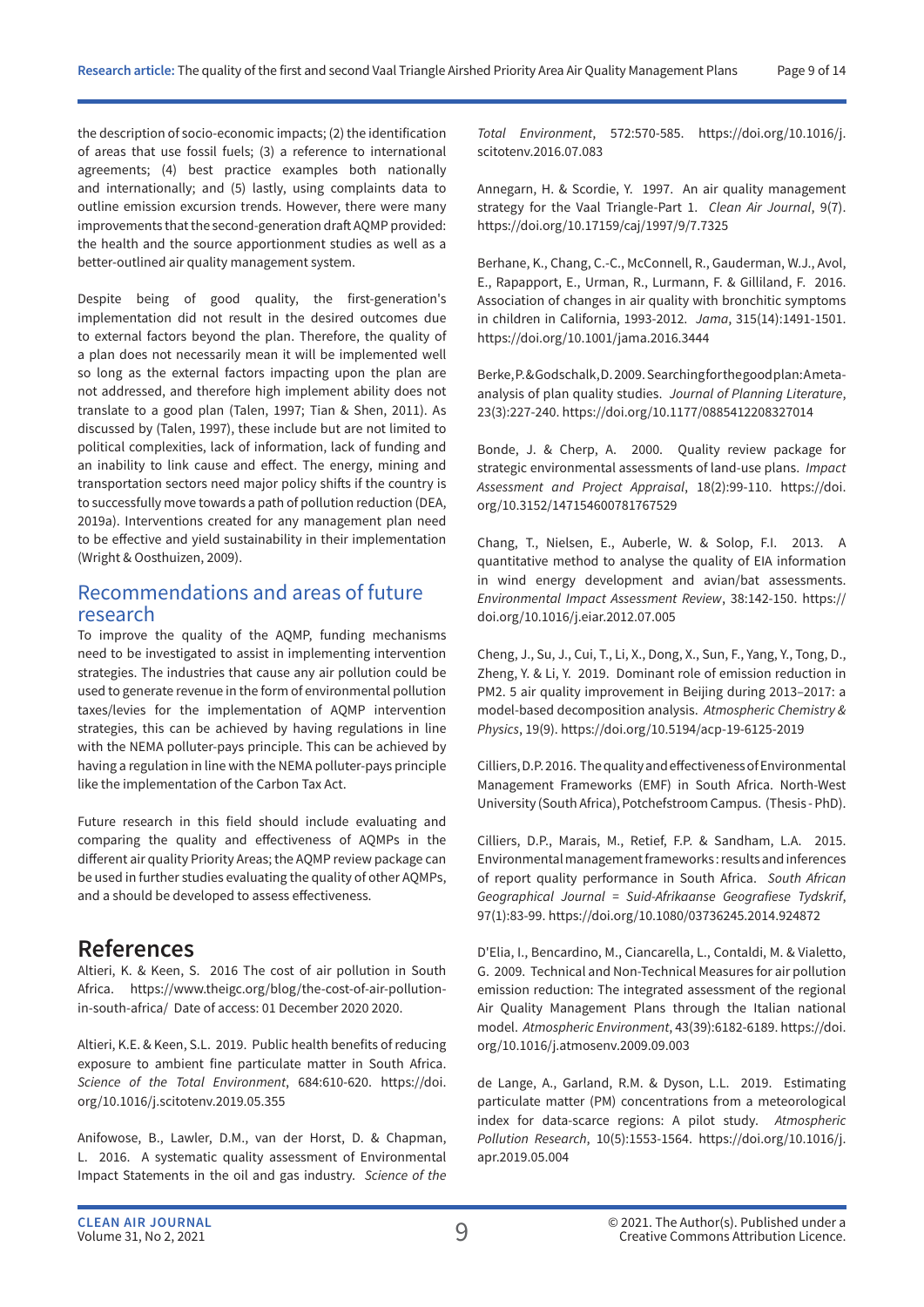DEA & NWU Department of Environmental Affairs and North-West University. 2018. Source Apportionment Study For The Vaal Triangle Air-Shed Priority Area.

DEA Department of Environmental Affairs. 2018a. The 2017 National Framework for Air Quality Management in the Republic of South Africa. Pretoria

DEA Department of Environmental Affairs. 2018b. Ambient air quality monitoring: A.Q. Monitoring Overview from December 2016 to May 2018. (In. Vaal Triangle Airshed Priority Area Multi-Stakeholder Reference Group organised by Riverside hotel, Sasolburg

DEA Department of Environmental Affairs. 2018c. The Second Generation Vaal Triangle Airshed Priority Area Air Quality Management Plan: Draft Baseline Assessment Report.

DEA Department of Environmental Affairs. 2019a. 2018 State Of The Air Report And National Air Quality Indicator. (In. 14th Air Quality Governance Lekgotla organised by Stellenbosch - Western Cape.

DEA Department of Environmental Affairs. 2019b. Vtapa Second Generation AQMP Draft Interventions. In. Vaal Triangle Aieshed Priority Area Multi-Stakeholder Reference Group organised by: Department of Environmental Affairs p. 12.

DEAT Department of Environmental Affairs and Tourism. 2006. Declaration Of The Vaal Triangle Air-Shed Priority Area In Terms Of Section 18(1) Of The National Environmental Management: Air Quality Act 2004, (Act No. 39 Of 2004), 365.

DEAT Department of Environmental Affairs and Tourism. 2008. Manual for air quality management planning in South Africa.

DEAT Department of Environmental Affairs and Tourism. 2009. Vaal Triangle Air·Shed Priority Area Air Quality Management Plan Pretoria

DEFF Department of Environment Forestry and Fisheries. 2020. Draft Second Generation Air Quality Management Plan for Vaal Triangle Airshed Priority Area.

Feig, G., Ncipha, X., Naidoo, S., Mabaso, D., Ngcukana, N., Tshehla, C. & Masuku, N. 2014. Analysis of a period of elevated ozone concentration reported over the Vaal Triangle on 2 June 2013. *Clean Air Journal*, 24(1). https://doi.org/10.17159/ caj/2014/24/1.7051

Fischer, T.B. 2010. Reviewing the quality of strategic environmental assessment reports for English spatial plan core strategies. *Environmental Impact Assessment Review*, 30(1):62- 69. https://doi.org/10.1016/j.eiar.2009.04.002

Fredsgaard, M.W., Cave, B. & Bond, A. 2009. A review package for Health Impact Assessment reports of development projects.

Garland, R.M., Naidoo, M., Sibiya, B. & Oosthuizen, R. 2017. Air quality indicators from the Environmental Performance Index: potential use and limitations in South Africa. *Clean Air Journal*, 27(1):33-41. https://doi.org/10.17159/2410-972X/2017/v27n1a8

Ghodousi, M., Atabi, F., Nouri, J. & Gharagozlou, A. 2017. Air quality management in Tehran using a multi-dimensional decision support system. *Pol. J. Env. Stud*, 26:593-603. https:// doi.org/10.15244/pjoes/65153

Gollata, J.A.M. & Newig, J. 2017. Policy implementation through multi-level governance: analysing practical implementation of E.U. air quality directives in Germany. *Journal of European Public Policy*, 24(9):1308-1327. https://doi.org/10.1080/1350176 3.2017.1314539

Gulia, S., Nagendra, S.S., Khare, M. & Khanna, I. 2015. Urban air quality management-A review. *Atmospheric Pollution Research*, 6(2):286-304. https://doi.org/10.5094/APR.2015.033

Hallatt, T.W., Retief, F.P. & Sandham, L.A. 2015. The quality of biodiversity inputs to EIA in areas with high biodiversity value—experience from the Cape Floristic Region, South Africa. *Journal of Environmental Assessment Policy and Management*, 17(03):1550025. https://doi.org/10.1142/S1464333215500258

Hildebrandt, L. & Sandham, L.A. 2014. Social impact assessment: The lesser sibling in the South African EIA process? *Environmental Impact Assessment Review*, 48:20-26. https://doi. org/10.1016/j.eiar.2014.04.003

Hossu, C.A., Iojă, I.-C., Mitincu, C.G., Artmann, M. & Hersperger, A.M. 2020. An evaluation of environmental plans quality: Addressing the rational and communicative perspectives. *Journal of Environmental Management*, 256:109984. https://doi. org/10.1016/j.jenvman.2019.109984

Katoto, P., Byamungu, L., Brand, A.S., Mokaya, J., Strijdom, H., Goswami, N., De Boever, P., Nawrot, T.S. & Nemery, B. 2019. Ambient air pollution and health in Sub-Saharan Africa: Current evidence, perspectives and a call to action. *Environ Res*, 173:174- 188. https://doi.org/10.1016/j.envres.2019.03.029

Kim, B.M., Teffera, S. & Zeldin, M.D. 2000. Characterisation of PM<sub>25</sub> and PM<sub>10</sub> in the South Coast Air Basin of Southern California: Part 1-Spatial Variations. *Journal of the Air and Waste Management Association*, 50(12):2034-2044. https://doi.org/10.1 080/10473289.2000.10464242

Kim, Y.P. & Lee, G. 2018. Trend of air quality in Seoul: Policy and science. *Aerosol and Air Quality Research*, 18(9):2141-2156. https://doi.org/10.4209/aaqr.2018.03.0081

Langerman, K.E. & Pauw, C.J. 2018. A critical review of health risk assessments of exposure to emissions from coal-fired power stations in South Africa. *Clean Air Journal*, 28(2). https://doi. org/10.17159/2410-972x/2018/v28n2a19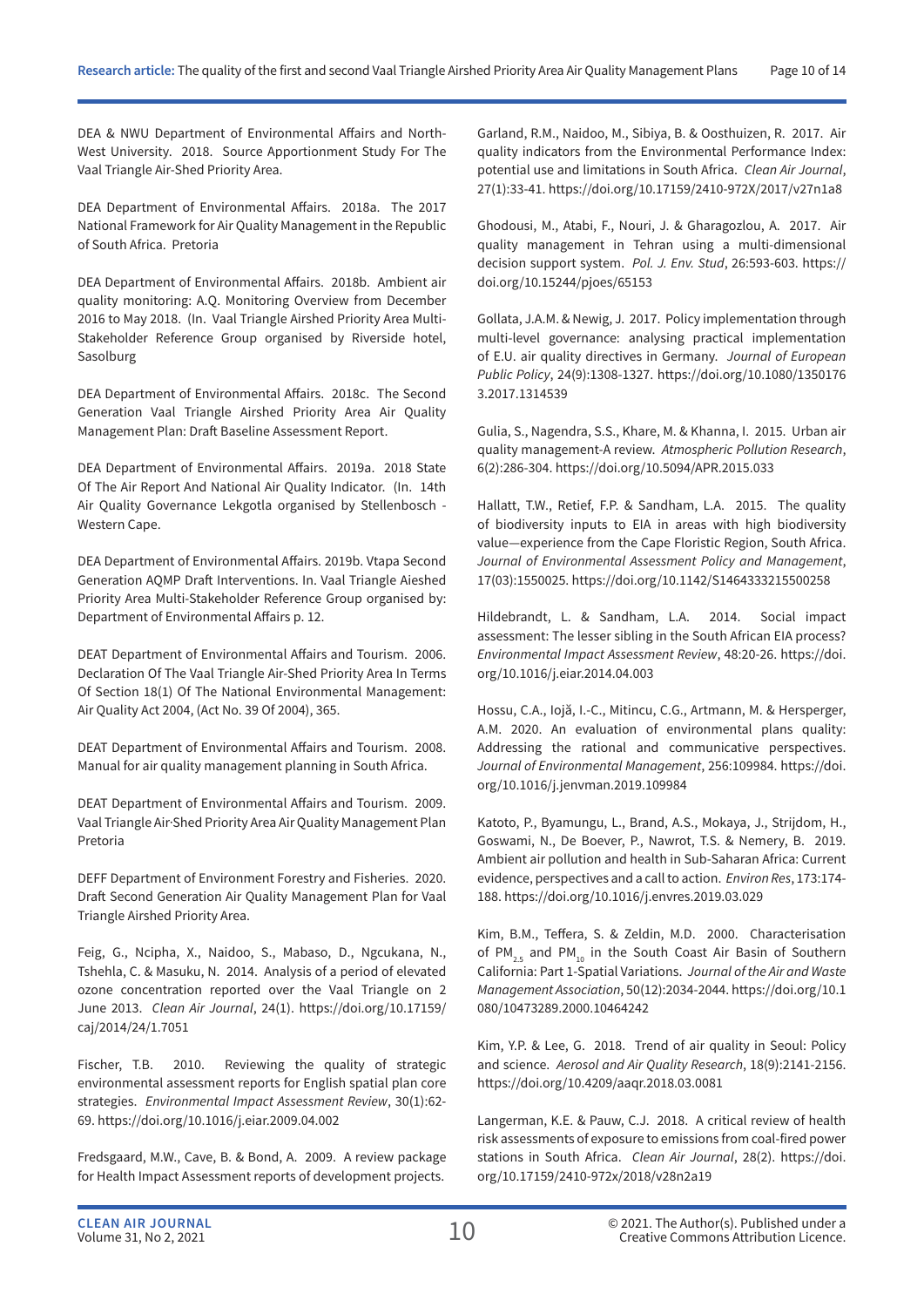Lee, N. & Colley, R. 1992. Reviewing the quality of environmental statements: EIA Centre, Department of Planning and Landscape, University of Manchester U.K.

Lee, N., Colley, R., Bonde, J. & Simpson, J. 1999. Reviewing the quality of environmental statements and environmental appraisals: University of Manchester Manchester.

Lewis, A., Carslaw, D. & Moller, S.J. 2020. Assessing the Effectiveness of Interventions on Air Quality.

Lindeque, L. 2018. The health and economic benefits of interventions to reduce residential solid fuel burning on the Highveld. North-West University.

Lyles, W. & Stevens, M. 2014. Plan Quality Evaluation 1994-2012: Growth and Contributions, Limitations, and New Directions. *Journal of Planning Education and Research*, 34(4):433-450. https://doi.org/10.1177/0739456X14549752

Mannucci, P.M. & Franchini, M. 2017. Health effects of ambient air pollution in developing countries. *International Journal of Environmental Research and Public Health*, 14(9):1048. https:// doi.org/10.3390/ijerph14091048

Mardones, C. & Cornejo, N. 2020. Ex-post evaluation of environmental decontamination plans on air quality in Chilean cities. *Journal of Environmental Management*, 256:109929. https://doi.org/10.1016/j.jenvman.2019.109929

Mathee, A. & von Schirnding, Y. 2003. Air quality and health in Greater Johannesburg. *Air pollution and health in developing countries. Earthscan Publications*, London:206-219.

McCarthy, N. 2020. The Economic Burden of Air Pollution https://www.weforum.org/agenda/2020/02/the-economicburden-of-air-pollution Date of access: 01 December 2020 2020.

Mundackal, A.J., Wright, C.Y. & Oosthuizen, M.A. 2014. The prevalence of asthma among children in South Africa is increasing-is the need for medication increasing as well? A case study in the Vaal Triangle. *Clean Air Journal = Tydskrif vir Skoon Lug*, 24(1):28-30. https://doi.org/10.17159/caj/2014/24/1.7050

National Environmental Management: Air Quality Act 39 of 2004. Pisoni, E., Christidis, P., Thunis, P. & Trombetti, M. 2019. Evaluating the impact of "Sustainable Urban Mobility Plans" on urban background air quality. *Journal of Environmental Management*, 231:249-255. https://doi.org/10.1016/j.jenvman.2018.10.039

Põder, T. & Lukki, T. 2011. A critical review of checklist-based evaluation of environmental impact statements. *Impact Assessment and Project Appraisal*, 29(1):27-36. https://doi.org/1 0.3152/146155111X12913679730511

Retief, F. 2007. Quality and effectiveness of strategic environmental assessment (SEA) as a tool for water management within the South African context. *Water S.A.*, 33(2):153-164. https://doi.org/10.4314/wsa.v33i2.49052

Robinson, E. 2019. How much does air pollution cost the U.S. https://earth.stanford.edu/news/how-much-does-air-pollutioncost-us#gs.mclfqv Date of access: 01 December 2020

Sadler, B., 1998. Ex post evaluation of the effectiveness of environmental assessment. Environmental methods review: Retooling impact assessment for the new century, pp.30-40.

Sandham, L., Van Heerden, A., Jones, C., Retief, F. & Morrison-Saunders, A. 2013a. Does enhanced regulation improve EIA report quality? Lessons from South Africa. *Environmental Impact Assessment Review*, 38:155-162. https://doi.org/10.1016/j. eiar.2012.08.001

Sandham, L.A. & Pretorius, H.M. 2008. A review of EIA report quality in the North West province of South Africa. *Environmental Impact Assessment Review*, 28(4-5):229-240. https://doi. org/10.1016/j.eiar.2007.07.002

Sandham, L.A., Van Der Vyver, F. & Retief, F.P. 2013b. The performance of environmental impact assessment in the explosives manufacturing industry in South Africa. *Journal of Environmental Assessment Policy and Management*, 15(03):1350013. https://doi.org/10.1142/S1464333213500130

Scorgie, Y. 2012. Urban air quality management and planning in South Africa. University of Johannesburg. (Doctoral dissertation).

Scorgie, Y., Kneen, M., Annegarn, H. & Burger, L. 2003. Air pollution in the Vaal Triangle-quantifying source contributions and identifying cost-effective solutions. *Clean Air Journal = Tydskrif vir Skoon Lug*, 13(2):5-18. https://doi.org/10.17159/ caj/2003/13/2.7152

Sivertsen, B. & Bartonova, A. 2012. Air Quality Management Planning (AQMP). *Chemical Industry & Chemical Engineering Quarterly*, 18(4/2):667-674. https://doi.org/10.2298/ CICEQ120110111S

SRK consulting. 2019. Sasol 2020 MES Postponement Applications. https://www.srk.co.za/en/za-sasol-2020-mespostponement-applications Date of access: 15 August 2020

Statistics South Africa. 2018. Mortality and causes of death in South Africa, 2016: Findings from death notification. (P0309.3).

Swanepoel, F., Retief, F., Bond, A., Pope, J., Morrison-Saunders, A., Houptfleisch, M. & Fundingsland, M. 2019. Explanations for the quality of biodiversity inputs to Environmental Impact Assessment (EIA) in areas with high biodiversity value. *Journal of Environmental Assessment Policy and Management*, 21(02):1950009. https://doi.org/10.1142/S1464333219500091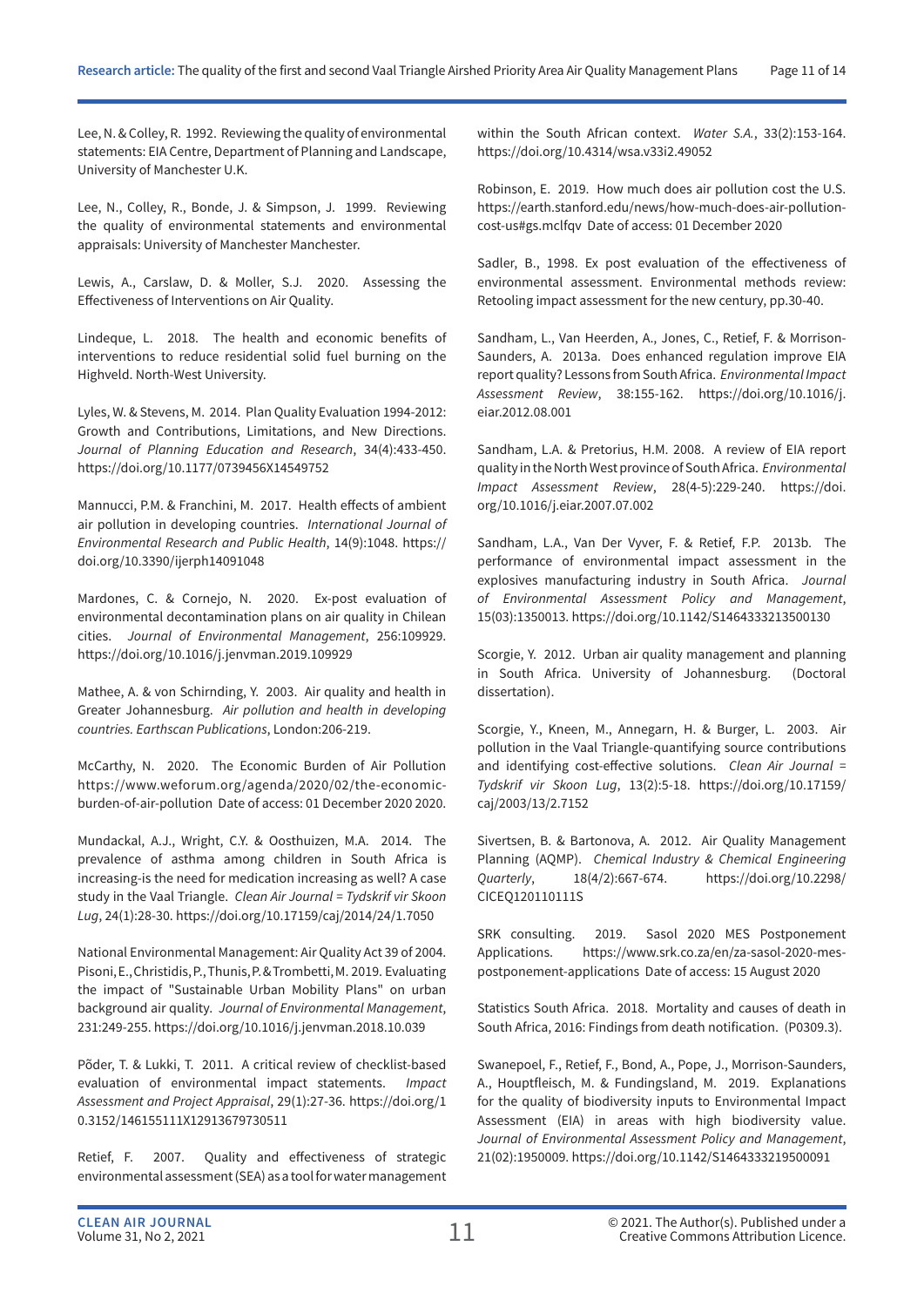Talen, E. 1997. Success, failure, and conformance: an alternative approach to planning evaluation. *Environment and Planning B: Planning and Design*, 24(4):573-587. https://doi.org/10.1068/ b240573

Thomas, R.G. 2008. An Air Quality Baseline Assessment for The Vaal Airshed In South Africa. Pretoria: University Of Pretoria. (Dissertation - M.A.).

Thunis, P., Degraeuwe, B., Pisoni, E., Meleux, F. & Clappier, A. 2017. Analysing the efficiency of short-term air quality plans in European cities, using the CHIMERE air quality model. *Air Quality, Atmosphere & Health*, 10(2):235-248. https://doi. org/10.1007/s11869-016-0427-y

Tian, L. & Shen, T. 2011. Evaluation of plan implementation in the transitional China: A case of Guangzhou city master plan. *Cities*, 28(1):11-27. https://doi.org/10.1016/j.cities.2010.07.002

Tshehla, C. & Wright, C.Y. 2019. 15 Years after the National Environmental Management Air Quality Act: Is legislation failing to reduce air pollution in South Africa? *South African Journal of Science*, 115(9/10). https://doi.org/10.17159/sajs.2019/6100

Wang, N., Lyu, X., Deng, X., Guo, H., Deng, T., Li, Y., Yin, C., Li, F. & Wang, S. 2016. Assessment of regional air quality resulting from emission control in the Pearl River Delta region, southern China. *Science of the Total Environment*, 573:1554-1565. https:// doi.org/10.1016/j.scitotenv.2016.09.013

Wang, S. & Hao, J. 2012. Air quality management in China: Issues, challenges, and options. *Journal of Environmental Sciences*, 24(1):2-13. https://doi.org/10.1016/S1001-0742(11)60724-9

Wright, C. & Oosthuizen, R. 2009. Air quality monitoring and evaluation tools for human health risk reduction in South Africa. (In. National Association for Clean Air Conference organised by: National Association for Clean Air Conference (NACA 2009).

Wright, C.Y., Oosthuizen, R., John, J., Garland, R.M., Albers, P. & Pauw, C. 2011. Air Quality and Human Health among a Low Income Community in the Highveld Priority Area. *Clean Air Journal*, 20:9. https://doi.org/10.17159/caj/2011/20/1.7180

## **Appendix A Summary tables of review areas 1-9**

| RA, Category, subcategory                                                                                   | First-generation | Draft Second generation |
|-------------------------------------------------------------------------------------------------------------|------------------|-------------------------|
| 1.<br>Overview of the AQMP                                                                                  | $\overline{C}$   | $\overline{C}$          |
| 1.1 The AQMP clearly sets the goals and<br>objectives of the VTAPA AQMP                                     | А                | А                       |
| 1.1.1<br>The overall goals of the AQMP have<br>been identified                                              | A                | A                       |
| 1.1.2 The specific goals of the AQMP<br>have been identified                                                | Α                | A                       |
| 1.1.3<br>The goals and objectives are linked<br>to the specific air quality problems of<br>the area         | A                | А                       |
| Objectives are SMART (Specific,<br>1.1.4<br>Measurable, Realistic and Timeous)                              | $\overline{C}$   | $\overline{B}$          |
| 1.2 Geographical area within which the<br>AQMP will be implemented are<br>described                         | $\overline{C}$   | $\overline{C}$          |
| The geographical area is mapped<br>1.2.1<br>out                                                             | А                | А                       |
| Description of the area, land use.<br>1.2.2<br>topography, landscape and natural<br>resources are described | D                | D                       |
| 1.3 The description of socio-economic<br>status is provided for                                             | F                | F                       |
| The description of demographics is<br>1.3.1<br>addressed                                                    | F                | F                       |
| 1.3.2<br>Socio-economic status is outlined                                                                  | F                | F                       |

|                                                                                                  | First-generation | Draft<br>second- |
|--------------------------------------------------------------------------------------------------|------------------|------------------|
|                                                                                                  | AOMP             | generation AQMP  |
|                                                                                                  |                  |                  |
| 2. Implementation of Chapter 3 of<br>Air Quality Act - Section 16 and                            | $\overline{C}$   | $\overline{C}$   |
| 17<br>2.1 Identification of the main air                                                         | A                | A                |
| pollution sources                                                                                |                  |                  |
| 2.2 Identification of areas where fossil<br>fuel are used for domestic use                       | $\overline{D}$   | F                |
| 2.2.1<br>List of areas that use fossil fuel<br>for domestic use                                  | $\overline{c}$   | C                |
| 2.2.2<br>Health status of persons living in<br>areas of high fossil fuel use for<br>domestic use | F                | D                |
| 2.3 Identification of all industrial air<br>pollution sources                                    | D                | D                |
| 2.3.1<br>Inventory of Section 21<br>industries                                                   | D                | $\overline{C}$   |
| 2.3.2<br>Inventory of Section 23<br>industries                                                   | F                | $\overline{c}$   |
| 2.3.3<br>Inventory of industries<br>generating dust                                              | D                | $\overline{B}$   |
| 2.3.4<br>Inventory of industries that may<br>cause air pollution but are not<br>listed           | $\overline{C}$   | F                |
| 2.4 International Agreements                                                                     | F                | F                |
| 2.5 Best practice guidelines identified<br>for air quality management and<br>listed              | Α                | F                |
| 2.6 Roles and responsibilities                                                                   | B                | B                |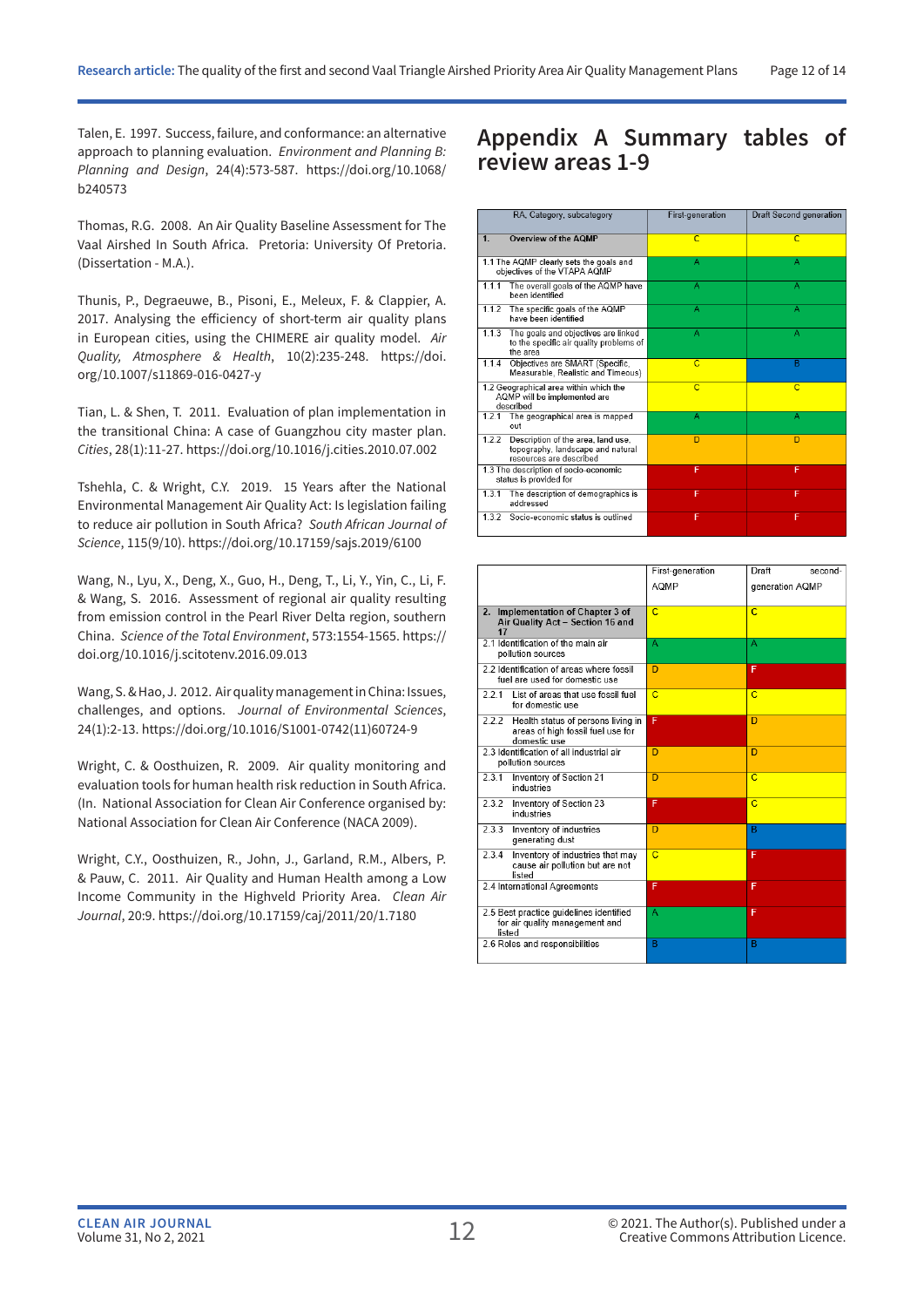|                                                                                          | First-generation<br>AOMP | Draft<br>second-generation<br>AQMP |
|------------------------------------------------------------------------------------------|--------------------------|------------------------------------|
| 3. Air Quality goal setting                                                              | в                        | $\overline{C}$                     |
| 3.1 Identification of primary and<br>secondary pollutants of concern                     | $\overline{\mathsf{B}}$  | $\overline{C}$                     |
| 3.1.1<br>Pollutants impacting health                                                     | B                        | B                                  |
| 3.1.2<br>Environmental impact-related                                                    | B                        | F                                  |
| 313<br>Climate change-related                                                            | D                        | F                                  |
| 3.2 Assessment of impact of industrial<br>activities                                     | A                        | A                                  |
| 3.3 Assessment of regional issues                                                        | D                        | D                                  |
| 3.4 Assessment of greenhouse gases                                                       | $\overline{C}$           | D                                  |
| 3.5 Assessment of indoor exposure                                                        | D                        | D                                  |
| 3.6 Provision made for training,<br>institutional building and information<br>management | А                        | А                                  |
| 3.7 Reference made to compliance with<br>legislative requirements                        | A                        | A                                  |

|       |                                                                                          | First-generation | Draft          | Second |
|-------|------------------------------------------------------------------------------------------|------------------|----------------|--------|
|       |                                                                                          |                  | generation     |        |
|       |                                                                                          |                  |                |        |
|       | 4. Baseline air quality assessment                                                       | B                | B              |        |
|       |                                                                                          |                  |                |        |
|       | 4.1 Area description and definition                                                      |                  | C              |        |
| 4.1.1 | Description of administrative<br>boundaries                                              | A                | A              |        |
| 4.1.2 | Description of region or<br>municipality                                                 | A                | A              |        |
| 4.1.3 | Description of Priority Area<br>definition                                               | B                | A              |        |
| 4.1.4 | Description of urban populated<br>extension                                              | F                | F              |        |
| 4.1.5 | Description of urban<br>agglomeration boundary                                           | F                | F              |        |
|       | 4.2 Meteorology and climate description                                                  | A                | B              |        |
| 4.2.1 | Description of the climate of the<br>area                                                | A                | A              |        |
| 4.2.2 | Presentation of wind,<br>temperature and precipitation<br>data                           | A                | A              |        |
| 4.2.3 | Description of air stability and<br>temperature inversions                               | A                | C              |        |
|       | 4.3 Information about the population<br>distribution and population density<br>presented | $\overline{B}$   | B              |        |
| data  | 4.4 Evaluation of baseline air quality                                                   | B                | B              |        |
| 4.4.1 | Description of air quality<br>monitoring programmes                                      | B                | B              |        |
| 4.4.2 | Description of quality assurance<br>and quality control (QA/QC)<br>programme             | B                | $\overline{C}$ |        |
| 4.4.3 | Description of current air quality                                                       | B                | B              |        |
| 4.4.4 | Identification of sources and<br>emissions                                               | A                | A              |        |
| 4.4.5 | National and Provincial<br>requirements                                                  | F                | B              |        |
| 4.4.6 | Adequacy of AQM structures                                                               | $\overline{C}$   | B              |        |
| 4.4.7 | Inventory of current procedures<br>and methods                                           | A                | A              |        |

|                                                                    | First-generation | Draft<br>Second<br>generation |
|--------------------------------------------------------------------|------------------|-------------------------------|
| 5. Air Quality Management system                                   | в                | A                             |
| 5.1 Air quality monitoring                                         | в                | А                             |
| 5.1.1<br>Ambient air quality monitoring<br>network                 | $\overline{C}$   | А                             |
| 5.1.2<br>Location of monitoring stations                           | в                | B                             |
| 5.1.3<br>Source monitoring                                         | А                | А                             |
| 5.1.4<br>Continuous meteorological<br>monitoring                   | $\overline{C}$   | А                             |
| 5.2 Emissions inventory                                            | в                | А                             |
| 5.2.1<br>Identification of types of sources<br>- point, line, area | C                | A                             |
| 5.3 Atmospheric dispersion modelling<br>conducted for the area     | B                | А                             |

|                                                                           | First-generation | Draft<br>generation | Second |
|---------------------------------------------------------------------------|------------------|---------------------|--------|
| 6. Gap Analysis and challenges                                            | C                | в                   |        |
| 6.1 A gap analysis conducted                                              | C                | B                   |        |
| 6.2 Description of pressures and<br>challenges                            | $\overline{C}$   | B                   |        |
| 6.3 Problems associated with<br>enforcement and compliance                | C                | A                   |        |
| 6.4 Stakeholder consultation                                              | в                | B                   |        |
| 6.5 Complaints data                                                       | F                | F                   |        |
| 6.6 Description of problems associated<br>with enforcement and compliance | B                | B                   |        |

|                                                                                                                    | First-generation | Draft Second generation |
|--------------------------------------------------------------------------------------------------------------------|------------------|-------------------------|
| 7. Intervention strategies                                                                                         | в                | $\overline{c}$          |
| 7.1 General intervention strategies available                                                                      | Ä                | c                       |
| 7.1.1<br>Intervention strategies on policy<br>implementation and legislative changes                               | A                | в                       |
| 7.1.2<br>Intervention strategies on the use of<br>international best practice                                      | A                | D                       |
| 7.2 Intervention strategies relating to air quality                                                                | ō                | $\overline{B}$          |
| 7.2.1<br>Air pollution source has identified<br>existing emission reduction initiatives<br>and their effectiveness | в                | c                       |
| Potential reduction strategies - short-.<br>7.2.2<br>medium- and long-term                                         | Ä                | A                       |
| 7.2.3<br>A description of each strategy                                                                            | $\overline{c}$   | $\overline{\mathbf{c}}$ |
| 7.2.4<br>Dispersion modelling                                                                                      | F                | A                       |
| 7.2.5<br>Estimation of expected costs and<br>benefits                                                              | в                | в                       |
| 7.2.6<br>Roles to implement the reduction<br>strategy                                                              | A                | c                       |
| 7.2.7<br>Measures to reduce emissions from<br>mobile sources identified                                            | R                | R                       |
| 7.2.8<br>Measures to reduce emissions from<br>area sources                                                         | A                | Ä                       |
| 7.3 Implementation of intervention strategies                                                                      | $\overline{B}$   | ō                       |
| 7.3.1<br>Implementation task teams                                                                                 | Ä                | A                       |
| 7.3.2<br>Short-, medium- and long-term actions                                                                     | Ä                | Ä                       |
| 7.3.3<br>Conducting awareness and educational<br>campaigns                                                         | A                | A                       |
| Public-Private Partnership<br>7.3.4                                                                                | c                | F                       |
| 7.3.5<br>By-Laws developed                                                                                         | D                | F                       |
| 7.3.6<br>Funding                                                                                                   | D                | F                       |
| A summary of the entire AQMP is<br>7.3.7<br>provided                                                               | c                | c                       |